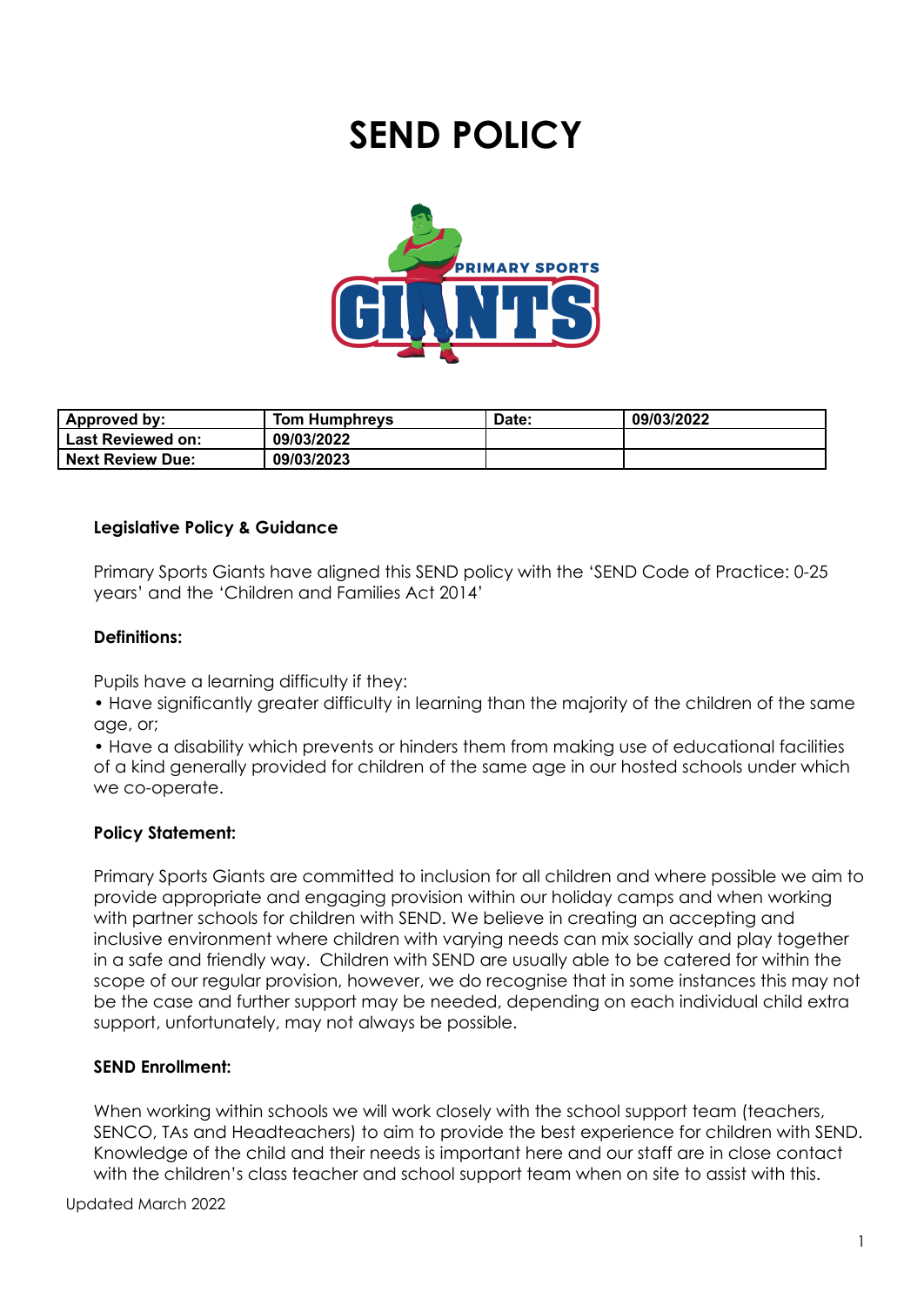When catering for children with SEND needs at our holiday camps Primary Sports Giants are committed to providing a secure and inclusive experience for children with SEND. We do, however, talk honestly to the parents/guardians of the child in question to establish whether the provision we offer is enough to keep the child safe. Sadly, we cannot offer specialist 1:1 support for children at our holiday camps.

## **SEND Declarations:**

As part of our booking system the parent/guardian is asked to describe in detail any SEND needs the child has. This enables us to accurately assess the child's needs and further talks with the parent/guardian can then be had to ensure the provision on offer is suitable.

It is critical that ALL medical, educational and disability requirements are outlined. Failure to do this will result in the child being placed at risk due to a lack of information which impairs Primary Sports Giant's ability to meet the specific needs of any child with SEND. These details will be available to staff working with the child to help them provide the best experience for the child based on their needs

## **Participation:**

Where it is evident that the needs of the specific SEND child exceed the ability of Primary Sports Giants to assure the correct level of care / supervision then regrettably the application will be declined. Primary Sports Giants do not provide 1:1 supervisory care and as such if a SEND child requires this level of additional support, we will be unable to provide the opportunity to attend. We appreciate this is not ideal but we must be realistic and recognise that in some instances the needs of the child must be the driving factor in all decisions, failure to do this may place the child, or other children at risk. It is recognised this will on some occasions be a difficult discussion with parents and guardians, but we will engage with them extensively as to the rational of the decision and outline that we are and will remain an equal opportunities care and play provider.

#### **Partnership with Parents / Guardians**

We understand that parents/carers are vital in their child's development and that their knowledge on processes and practices that best suit and help their child is invaluable. At Primary Sports Giants we will always aim to:

- Engage with the parent/guardian to help with planning and provision for the child's needs (usually through phone conversations, but also face to face and via email if necessary)
- Talk honestly to the parent/guardian about the support we can realistically offer
- Let the parent/guardian advise as to whether the provision would be enough for their child and their needs

## **Outside Agencies:**

Due to the nature of our provision we would not normally engage with outside agencies unless in direct consultation with a partner school.

| Training Completed by:              | Tom Humphreys | Date: 09/03/2022 | Role: Founder |
|-------------------------------------|---------------|------------------|---------------|
| $\cdots$ $\cdots$ $\cdots$ $\cdots$ |               |                  |               |